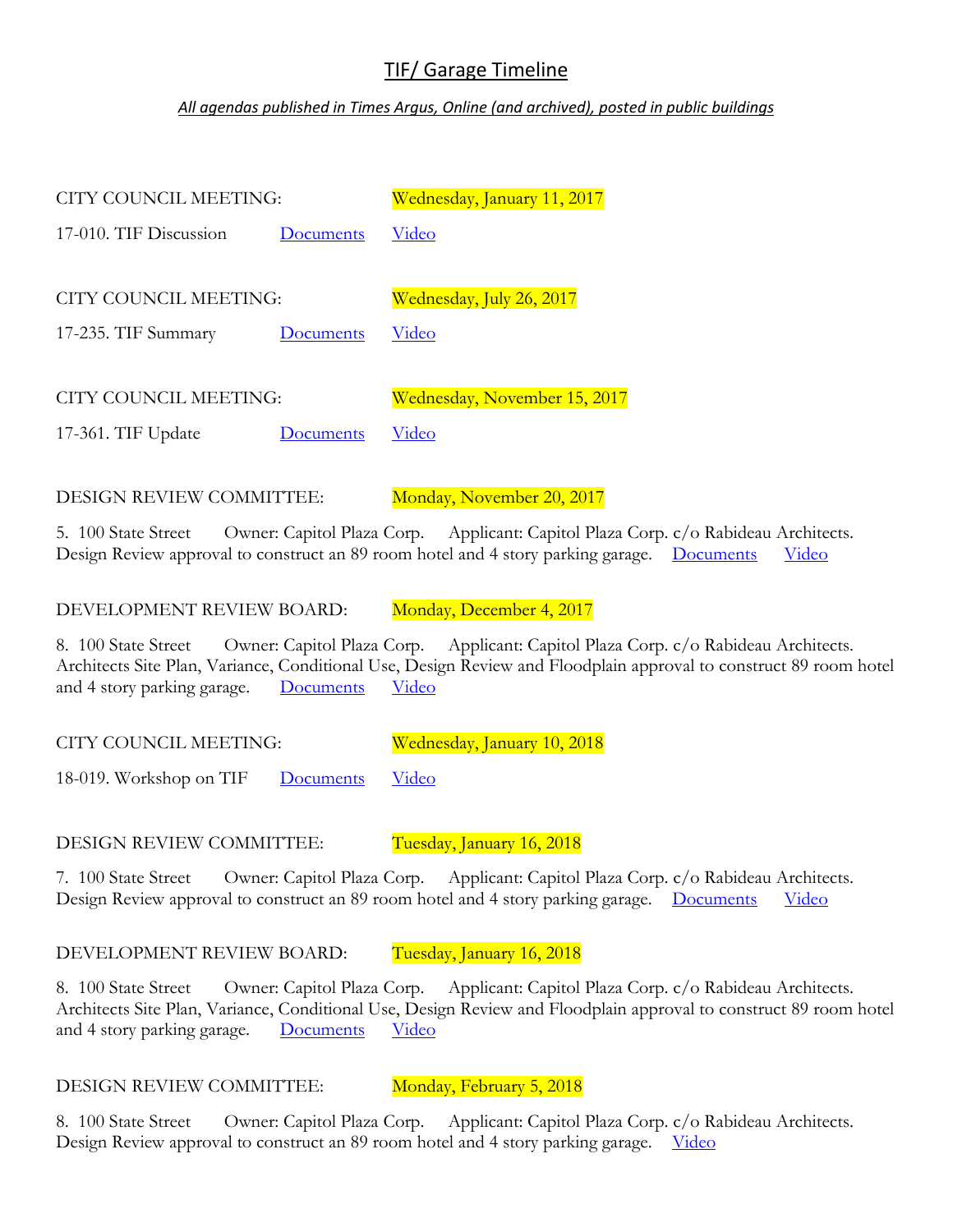DESIGN REVIEW COMMITTEE: Tuesday, February 20, 2018

5. 100 State Street Owner: Capitol Plaza Corp. Applicant: Capitol Plaza Corp. c/o Rabideau Architects. Design Review approval to construct an 89 room hotel and 4 story parking garage. [Documents](https://montpelier-vt.granicus.com/MetaViewer.php?view_id=2&clip_id=1822&meta_id=73501) [Video](http://montpelier-vt.granicus.com/MediaPlayer.php?view_id=2&clip_id=1821)

7. 100 State Street Owner: Capitol Plaza Corp. Applicant: Capitol Plaza Corp. c/o Rabideau Architects. Architects Site Plan, Design Review and Conditional Use approval as well as a Variance request from the rear yard setback to construct 89 room hotel and 4 story parking garage. [Documents](https://montpelier-vt.granicus.com/MetaViewer.php?view_id=2&clip_id=1822&meta_id=73501) [Video](http://montpelier-vt.granicus.com/MediaPlayer.php?view_id=2&clip_id=1822)

6. 100 State Street Owner: Capitol Plaza Corp. Applicant: Capitol Plaza Corp. c/o Rabideau Architects. Design Review approval to construct an 89 room hotel and 4 story parking garage. [Video](http://montpelier-vt.granicus.com/MediaPlayer.php?view_id=2&clip_id=1825)

6. 100 State Street Owner: Capitol Plaza Corp. Applicant: Capitol Plaza Corp. c/o Rabideau Architects. Architects Site Plan, Design Review and Conditional Use review to construct 89 room hotel and 4 story parking garage. [Documents](https://montpelier-vt.granicus.com/MetaViewer.php?view_id=2&clip_id=1835&meta_id=74113) [Video](http://montpelier-vt.granicus.com/MediaPlayer.php?view_id=2&clip_id=1835)

6. 100 State Street Owner: Capitol Plaza Corp. Applicant: Capitol Plaza Corp. c/o Rabideau Architects. Architects Site Plan, Design Review and Conditional Use review to construct 89 room hotel and 4 story parking garage. [Documents](https://montpelier-vt.granicus.com/MetaViewer.php?view_id=2&clip_id=1851&meta_id=74600) [Video](http://montpelier-vt.granicus.com/MediaPlayer.php?view_id=2&clip_id=1851)

CITY COUNCIL MEETING: Wednesday, August 22, 2018

DEVELOPMENT REVIEW BOARD: Tuesday, February 20, 2018

DESIGN REVIEW COMMITTEE: Monday, March 5, 2018

18-233. Parking Garage [Documents](https://montpelier-vt.granicus.com/MetaViewer.php?view_id=2&clip_id=1880&meta_id=75351) [Video](http://montpelier-vt.granicus.com/MediaPlayer.php?view_id=2&clip_id=1880)

PUBLIC MEETING Wednesday, September 5, 2018

Parking Garage Info. Session with the City Manager [Video](https://www.montpelier-vt.org/1064/VIDEO---Public-Information-Meeting-9518)

CITY COUNCIL MEETING: Wednesday, September 12, 2018

18-264. (Addendum) Proposed parking garage structural design [Documents](https://montpelier-vt.granicus.com/MetaViewer.php?view_id=2&clip_id=1885&meta_id=75584) [Video](http://montpelier-vt.granicus.com/MediaPlayer.php?view_id=2&clip_id=1885)

DEVELOPMENT REVIEW BOARD: Monday, September 17, 2018

7a. Informal review of 100 State Street new garage proposal [Video](http://montpelier-vt.granicus.com/MediaPlayer.php?view_id=2&clip_id=1888)

## DEVELOPMENT REVIEW BOARD: Monday, April 2, 2018

DEVELOPMENT REVIEW BOARD: Monday, May 7, 2018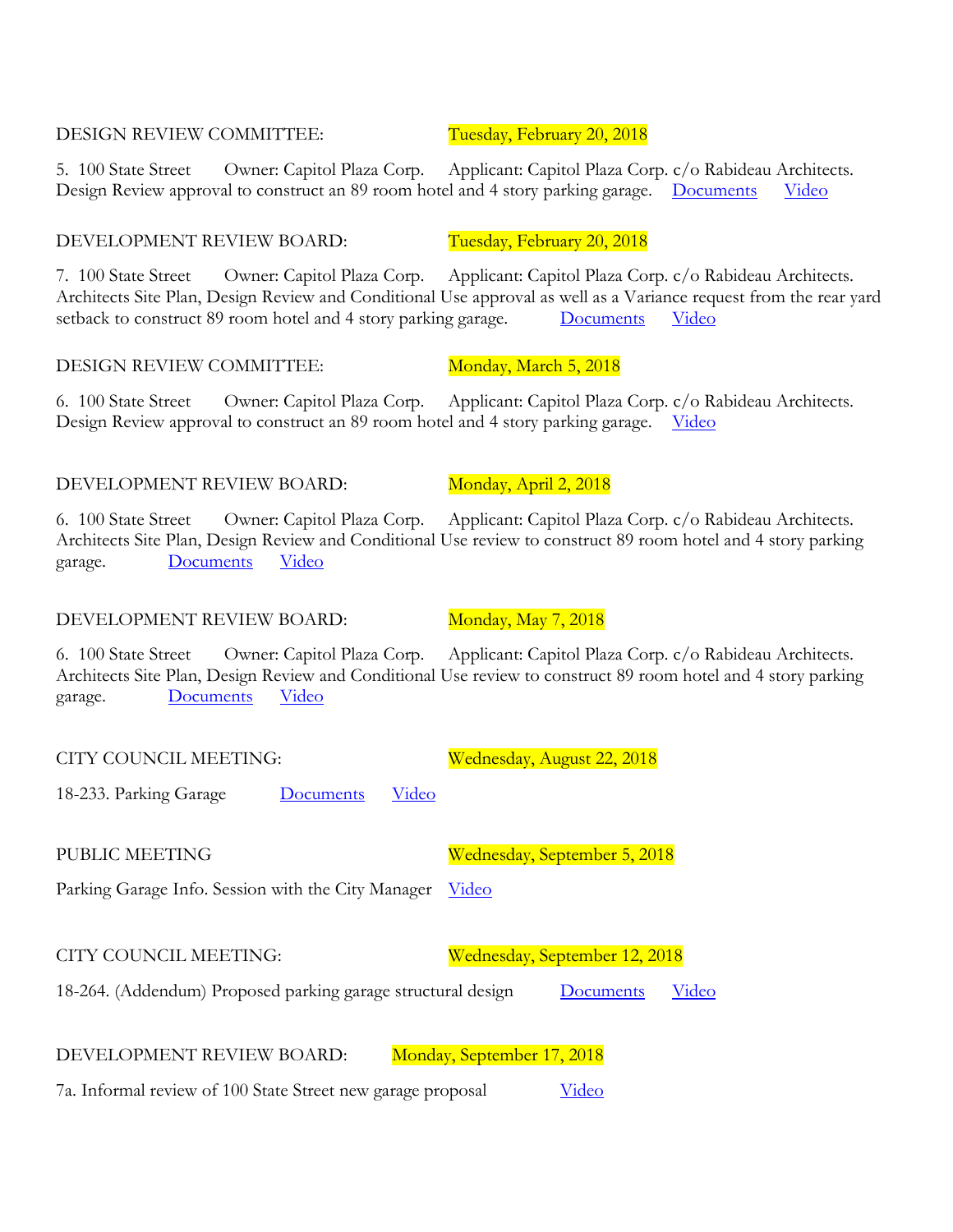| CITY COUNCIL MEETING:                                                                              | Wednesday, September 19, 2018                                                                                         |  |  |
|----------------------------------------------------------------------------------------------------|-----------------------------------------------------------------------------------------------------------------------|--|--|
| 18-268. Proposed Parking Garage Structural Design Update                                           | Documents<br><u>Video</u>                                                                                             |  |  |
| CITY COUNCIL MEETING:                                                                              | Wednesday, September 26, 2018                                                                                         |  |  |
| 18-275. Proposed Parking Garage Structural Design Update                                           | <u>Video</u><br><b>Documents</b>                                                                                      |  |  |
| DESIGN REVIEW COMMITTEE:                                                                           | Monday, October 1, 2018                                                                                               |  |  |
| 9. 100 State Street<br>Owner: Capitol Plaza Corp.<br>Review new proposal for parking garage.       | Applicant: City of Montpelier<br><b>Additional Documents</b><br><u>Video</u><br>Documents                             |  |  |
| CITY COUNCIL MEETING:                                                                              | Wednesday, October 3, 2018                                                                                            |  |  |
| 18-293. Bond Public Hearing: Parking Garage                                                        | <b>Documents</b><br><u>Video</u>                                                                                      |  |  |
| Monday, October 15, 2018<br>DESIGN REVIEW COMMITTEE:                                               |                                                                                                                       |  |  |
| 6. 100 State Street<br>Review new proposal for parking garage. Documents                           | Owner: Capitol Plaza Corp. Applicant: City of Montpelier<br>Additional Documents Additional Docs. (2)<br><u>Video</u> |  |  |
| DEVELOPMENT REVIEW BOARD:                                                                          | Monday, October 15, 2018<br>Video                                                                                     |  |  |
| Owner: Capitol Plaza Corp.<br>5. 100 State Street<br>Final Plan Review of two lot subdivision      | Applicant: City of Montpelier<br><b>Documents</b>                                                                     |  |  |
| 6. 100 State Street<br>Owner: Capitol Plaza Corp.<br>Site Plan Amendment to remove on-site parking | Applicant: Capitol Plaza Corp.<br><b>Documents</b>                                                                    |  |  |
| Owner: Capitol Plaza Corp.<br>7.100 State Street<br>Site Plan Review for a new parking garage      | Applicant: City of Montpelier<br><b>Additional Documents</b><br><b>Additional Docs.</b> (2)<br>Documents              |  |  |
| Monday, October 29, 2018<br>SPECIAL CITY COUNCIL MEETING:                                          |                                                                                                                       |  |  |
| 18-339. Bond Public Hearing: Parking Garage                                                        | <b>Documents</b><br><u>Video</u>                                                                                      |  |  |
| Tuesday, October 30, 2018<br><b>DESIGN REVIEW COMMITTEE:</b>                                       |                                                                                                                       |  |  |
| 6. 100 State Street<br>Owner: Capitol Plaza Corp.<br>Review new proposal for parking garage        | Applicant: City of Montpelier<br><b>Additional Documents</b><br><u>Video</u><br><b>Documents</b>                      |  |  |
| DESIGN REVIEW COMMITTEE                                                                            | Monday, November 5, 2018                                                                                              |  |  |

100 State Street Owner: Capitol Plaza Corp. Applicant: City of Montpelier Continued - Review new proposal for parking garage [Documents](https://www.montpelier-vt.org/DocumentCenter/View/5747/New-and-Revised-Garage-Site-Plan-Application-Materials-from-10-30-18-DRC-Hearing?bidId=) [Additional Docs.](https://www.montpelier-vt.org/DocumentCenter/View/5757/DRC-Presentation-Materials-from-Applicant?bidId=) [Recommendation](https://www.montpelier-vt.org/DocumentCenter/View/5758/DRC-Recommendations-Form?bidId=) [Video](http://montpelier-vt.granicus.com/MediaPlayer.php?view_id=2&clip_id=1913)